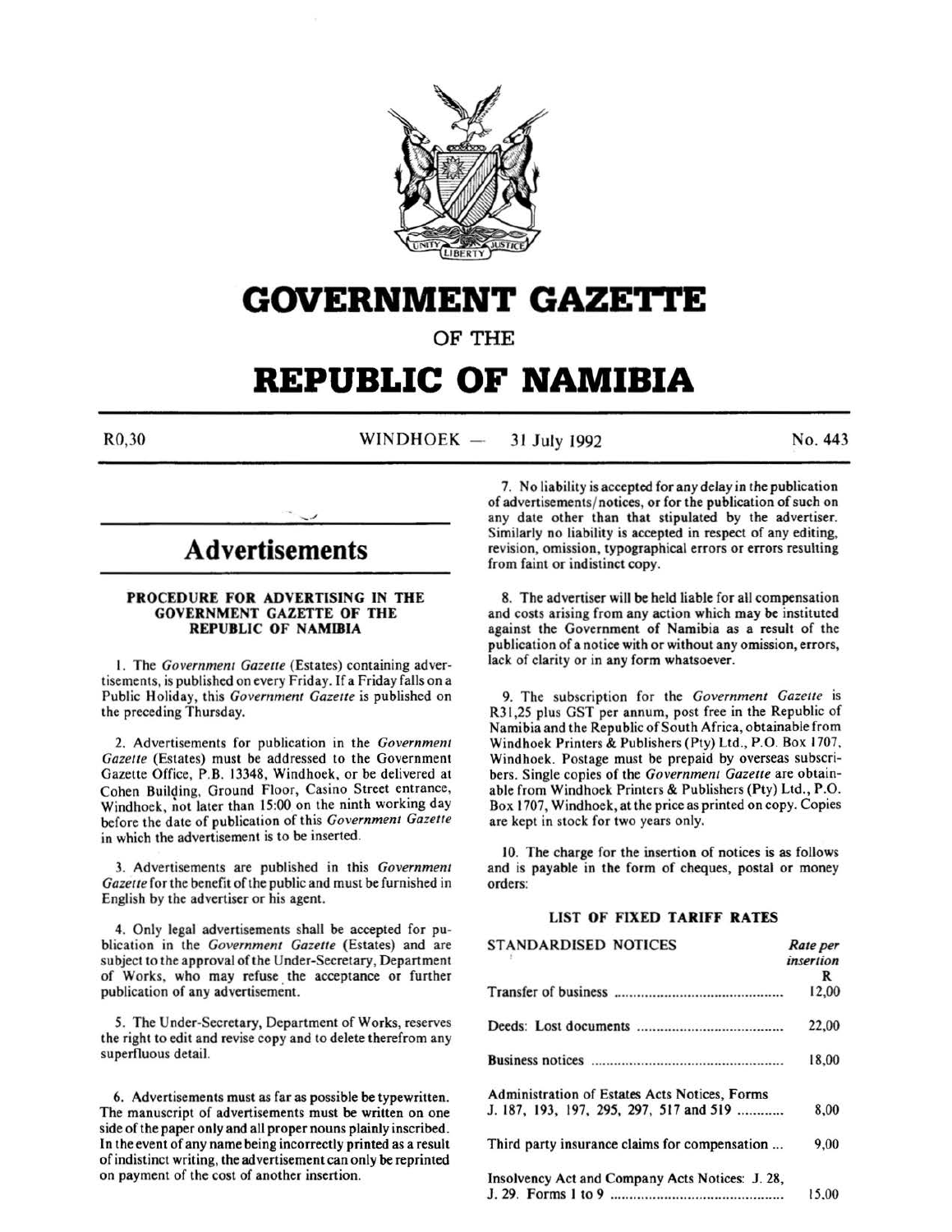| $J.B.$ – Forms 2 and 6 – additional statements<br>according to word count table, added to the basic<br>traffic.                                                                                        |        |
|--------------------------------------------------------------------------------------------------------------------------------------------------------------------------------------------------------|--------|
| Change of name (two insertions)                                                                                                                                                                        | 108.00 |
| Naturalisation notices (including a reprint for the                                                                                                                                                    | 8.00   |
| Unclaimed moneys $-$ only in the Government<br>Gazette, closing date 15 January (per entry of                                                                                                          | 3,00   |
|                                                                                                                                                                                                        | 18,00  |
|                                                                                                                                                                                                        | 8,00   |
| <b>NON-STANDARDISED NOTICES</b>                                                                                                                                                                        |        |
| Company notices:                                                                                                                                                                                       | R      |
| Short notices: Meetings, resolutions, offers of<br>compromise, conversions of companies, voluntary<br>windings-up, et.: closing of members' registers<br>for transfer and/or declarations of dividends | 40,00  |
| Declaration of dividends with profit statements,                                                                                                                                                       | 90,00  |
| Long notices: Transfers, changes in respect of<br>shares or capital, redemptions, resolutions, volun-                                                                                                  | 120,00 |

|                                                                                                                                                                                                                    | 40,00                                       |
|--------------------------------------------------------------------------------------------------------------------------------------------------------------------------------------------------------------------|---------------------------------------------|
| Liquidators' and other appointees' notices                                                                                                                                                                         | 25,00                                       |
| SALES IN EXECUTION AND OTHER PUBLIC SALES:                                                                                                                                                                         |                                             |
|                                                                                                                                                                                                                    | 65,00                                       |
| Public auctions, sales and tenders:<br><b>ORDERS OF THE COURT:</b>                                                                                                                                                 | 22,00<br>54,00<br>82,00                     |
| Provisional and final liquidations or sequestra-<br>Reduction or change in capital mergers, offers of<br>Judical managements, <i>curator bonis</i> and similar<br>Supersession and discharge of petitions (J. 158) | 50,00<br>120,00<br>120,00<br>15,00<br>15,00 |

11. The charge for the insertion of advertisements other than the notices mentioned in paragraph 10 is at the rate of R3,00 per em double column. (Fractions of a em must be calculated as a em).

12. No advertisements shall be inserted unless the charge is prepaid. Cheques, drafts, postal or money orders must be made payable to the Under-Secretary, Department of Works, Private Bag 13348, Windhoek.

#### FORM J 187

#### LIQUIDATION AND DISTRIBUTION ACCOUNTS IN DECEASED ESTATES LYING FOR INSPECTION

In terms of section 35(5) of Act 66 of 1965, notice is hereby given that copies of the liquidation and distribution accounts (first and final, *unless otherwise stated)* in the estates specified below will be open for the inspection of all persons interested therein for a period of 21 days (or shorter or longer if *specially stated)* from the date specified or from the date of publication hereof, whichever may be the later, and at the offices of the Master and Magistrates as stated.

Should no objection thereto be lodged with the Master concerned during the specified period, the executors will proceed to make payments in accordance with the accounts.

128/92 HERCULES Ronald Patrick, 300803 08 0002 5, Keetmanshoop. Paula Hendrika Maria Hercules. Keetmanshoop, Windhoek. First National Trust, P.O. Box 448, Windhoek.

120/92 KESSLER Fritz Amin, 620322 01 0033 0, Liideritz. Liideritz, Windhoek. First National Trust, P.O. Box 448, Windhoek.

124/92 BAHR Norbert Ferdinand Adolf, 301110 50 1310 0, Windhoek. Sigrid Bahr. Windhoek, Windhoek. First National Trust, P.O. Box 448, Windhoek.

123/92 KOLBERG Luise Marie, 140111 00 1400 7, Windhoek. Windhoek, Windhoek. First National Trust, P.O. Box 448, Windhoek.

111/92 MÜLLER Magdalena Petronella, 471003 01 0016 3, Windhoek. Theodor Albert Muller. Windhoek, Windhoek. First National Trust, P.O. Box 448, Windhoek.

137/92 ERASMUS Daniel Jacobus, 460404 *50* 6608 6, Windhoek. Maria Petronella Adriana Erasmus. Windhoek, Windhoek. First National Trust, P.O. Box 448, Windhoek.

271/92 VAN ZYL (born Hanekom) Jurgina Johanna, 090629 01 0003 7, Gobabis. Gobabis, Windhoek. Standard Bank Namibia Ltd., (Registered Bank), Trustee Branch, P.O. Box 2164, Windhoek.

30/92 KLEYNHANS Christian Johannes Jacobus, 100822 01 0006 1, cnr. Eerste Straat and Agstelaan, Okahandja. Elizabeth Maria Hendrika Kleynhans, 190801 01 0005 7. Okahandja, Windhoek. Old Mutual, 1st Floor, Old Mutual Building, 299 Independence Avenue, Windhoek.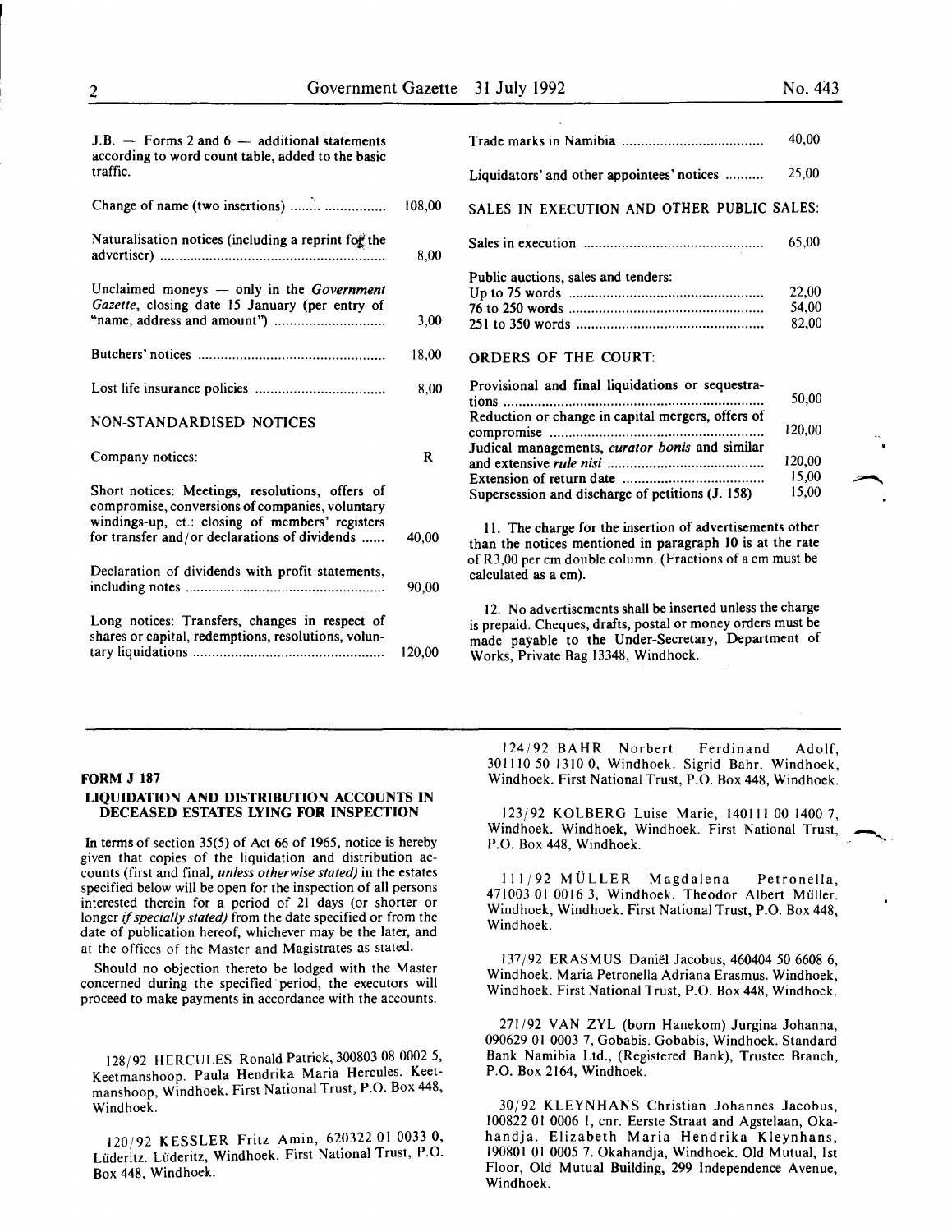r<br>Fransk konge<br>Fransk konge

149/72 PLICHTA Oskar Joseph Thomas, 370306 50 2400 8, No. 145, 12th Street, Keetmanshoop. Keetmanshoop, Windhoek. Rissik, Cox & Probart, P.O. Box 90, Keetmanshoop.

220/91 GOUSSARD Anna Wilhelmina, 390216 01 0009 3, P.O. Box 1089, Keetmanshoop. Second and Final. Keetmanshoop, Windhoek. Keetmanshoop Beleggings Maatskappy (Edms) Bpk., P.O. Box 876, Keetmanshoop.

#### FORM J 193

#### NOTICE TO CREDITORS IN DECEASED ESTATES

All persons having claims against the estates mentioned below are hereby called upon to lodge their claims with the executors concerned, whithin 30 days (or otherwise as indicated) calculated from the date of publication hereof. The information is given in the following order: Estate number, surname and christian names, date of birth, identity number, last address, date of death; surviving spouse's names, surname, date of birth and identity number; name and address of executor or authorised agent, period allowed for lodgement of *claims* if *other than 30 days.* 

313/92 JANSEN VAN VUUREN Stefanus Petrus, Windhoek, *5* March 1920, 200305 01 0017 3, Okahandja, 18 May 1992. First National Trust, P.O. Box 448, Windhoek.

290/92 RICHTER Francina Margaretha, Windhoek, 24 August 1913, 130724 01 0004 3, Huis Palms, Walvis Bay, 17 June 1992. First National Trust, P.O. Box 448, Windhoek.

294/92 NASILOWSKI Ferdinand Wilhelm, Windhoek, 28 September 1949, 490928 01 0027 2, No. 43 Tunschel Street, Pionierspark, Windhoek, 14 June 1992. Maria Catharina Nasilowski, 12 May 1951, 510512 01 0027 3. First National Trust, P.O. Box 448, Windhoek.

293/92 MATTHIESSEN Lutz, Windhoek, 22 December 1939, 391222 01 0002 6, Windhoek, 19 June 1992. First National Trust, P.O. Box 448, Windhoek.

BURGER Jeanetta Jacoba Debora, Windhoek, 7 October 1992, 021007 00 0300 4, Old Age Home, Otjiwarongo, 19 June 1992. Bank Windhoek Ltd., (Estate and Trust Department), P.O. Box 15, Windhoek.

ROODT Frans Cornelius Alwyn, Windhoek, 30 April 1934, 340430 01 0002 9, Farm Arbeidsvreugde No. 445 District Outjo, 30 June 1992. Pearl Colleen Roodt. Bank Windhoek Ltd., (Estate and Trust Department), P.O: Box 15, Windhoek.

CUPIDO Reymond, Windhoek, 10 June 1950, 500610 08 0020 0, District Bethanie, 17 May 1992. Standard Bank Namibia Ltd., (Registered Bank), Trustee Branch, P.O. Box 2164, Windhoek.

IMMELMAN Helena Gloudina Catharina, Windhoek, 26 June 1921, 210626 01 0018 9, Windhoek, 13 July 1992. Pieter Johannes Jacobus Immelman, 17 May 1913, 130517 01 0005 7. Standard Bank Namibia Ltd., (Registered Bank), Trustee Branch, P.O. Box 2164, Windhoek.

LOUW albertina Magdalena, Windhoek, 28 July 1924, 240728 00 0300 0, Grootfontein, 29 June 1992. Standard Bank Namibia Ltd., (Registered Bank), Trustee Branch, P.O. Box 2164, Windhoek.

VAN NELL Anna Maria, Windhoek, 19 August 1915, 150819 08 0009 0, Uideritz, 22 May 1992. Standard Bank Namibia Ltd., (Registered Bank), Trustee Branch, P.O. Box 2164, Windhoek.

331/92 KLEYENSTÜBER Vera Brunhilde Mathilde Elisabeth, Windhoek, 22 November 1919, 191122 01 0004 2, Windhoek, 12 July 1992. Mr. Klaus Nieft, Executor, c/o Keller & Neuhaus Trust Co. (Pty) Ltd., P.O. Box 156, Windhoek.

304/92 BERKER Hans Joachim, Windhoek, 28 March 1924, 240328 01 0003 2, No. 7 Berker Street, Klein Windhoek, Windhoek, *5* July 1992. Lorentz and Bone, Standard Bank Chambers, Independence Avenue, P.O. Box 85, Windhoek.

288/92 GELDENHUYS (born Erasmus) Johanna Elizabeth, Windhoek, 21 March 1916, 160321 00 3400 5, No. 12 Oranje Street, Windhoek, 16 June 1992. David Hermanus Lucas Geldenhuys, *5* January 1923, 230105 01 0067. Desmond O'Neil Mathews, Trust and Mining Co. (Pty) Ltd., 3rd Floor, Swabou Building, P.O. Box 82, Windhoek.

301/92 DE WAAL Daniel Jacobus, Windhoek, 28 November 1916, 16ll28 01 0005 5, No. 93 8ste Laan, P.O. Box 477, Keetmanshoop, 26 June 1992. Johanna Elizabeth de Waal, 2 March 1922, 220302 01 0008 9. W.F. Kotze, c/o Keetmanshoop Beleggings Maatskappy (Edms) Bpk., No. 14 Fenchel Street, P.O. Box 876, Keetmanshoop.

325/92 BOCK Johannes Jakobus Hermanus, Windhoek, 18 March 1965, 650318 08 0003 7, Private Bag 1007, Gibeon, 19 June 1992. Carina Aletta Magrietha, 25 March 1968, 680325 08 0052 I. W.F. Kotze, Keetmanshoop Beleggings Maatskappy (Edms) Bpk., P.O. Box 876, Keetmanshoop.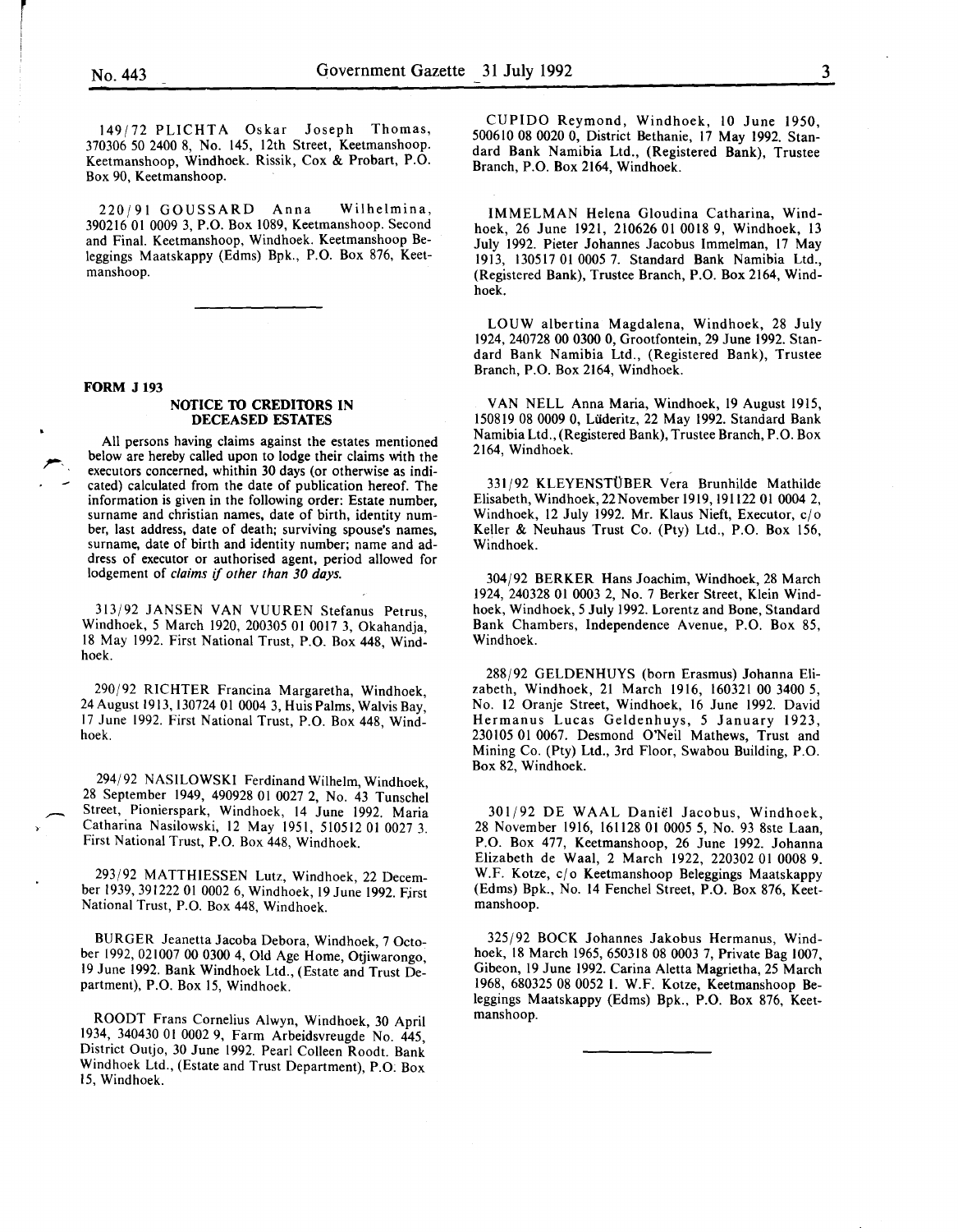#### FORM 4

#### LIQUIDATION ACCOUNTS AND PLANS OF DISTRIBUTION OR CONTRIBUTION IN 3EQUESTRATED ESTATES OR COMPANIES BEING WOUND UP

Pursuant to section 108(2) of the Insolvency Act, 1936, section 136(2) of the Companies Act, 1926, and section 406(3) of the Companies Act, 1973, notice is hereby given that the liquidation account and plans of distribution or contribution in the estates or the companies mentioned below will lie open for inspection by creditors or contributories at the offices of the Master and the Magistrates stated therein, for a period of 14 days, or for such a period as stated therein, from the dates mentioned below or from the date of publication hereof, whichever may be the later date.

Wl0j91 GSSA Eagle Watch (Namibia) (Pty) Ltd., In Liquidation. Second and Final Liquidation and Distribution Account. Masters Office, Windhoek, as from 31 July 1992. lJ. Griittemeyer, P.O. Box 790, Windhoek.

#### 'FORM 5

#### PAYMENT OF DIVIDENDS AND COLLECTION OF CONTRIBUTIONS IN SEQUESTRATED ESTATES FOR COMPANIES BEING WOUND UP

The liquidation accounts and plans of distribution or contribution in the sequestrated estates or companies being wound up, as the case may be, mentioned below having been confirmed on the date therein mentioned, notice is hereby given, pursuant to section 113(1) of the Insolvency Act, 1936, section 139(2) of the Companies Act, 1926, and section 409(2) of the Companies Act, 1973, that dividends are in the course of payment or contributions are in the course of collection in the said estates or companies as set forth below and that every creditor liable to contribution is reauired to pay to the trustee or liquidator the amount for which he is liable at the address mentioned below.

Wl3/91 CDM Prospecting (Pty) Ltd., (In Voluntary Liquidation). 14 July 1992. Dividend paid. J.S. Kirkpatrick, Lorentz & Bone, P.O. Box 85, Windhoek.

#### NOTICE OF TRANSFER OF BUSINESS LICENCE

Kindly take notice that application will be made at the next sitting of the Licensing Court at Swakopmund for the transfer of the General Dealer's Licence of the business presently operating under the name BOSHOFF VER-VOER EN MEUBELMARK on Erf 778, Swakopmund, No. 27 Breite Street, and under management of MRSS W. PETERS, M.M. WALTERS and C.S. KEMPEN, to MR. L. SMITH who will trade under the name MEUBELMARK on the same erf for his own account.

Dated at Swakopmund, this 13th day of July 1992.

L. SMITH P.O. Box 823 Swakopmund

#### NOTICE OF TRANSFER OF BUSINESS

BE PLEASED TO TAKE NOTICE that application will be made FOURTEEN (14) days after publication of this notice at the Licensing Court at Windhoek for the transfer of a Restaurant, Take-away and Butcher (Retail) Licence held by O.M. SCHIMMING who traded under the name and style of PAMODZI MEAT on Erf 3481, Katutura, Extension 14, to KURT EBERHARD SCHMIDT who will continue to carry on trading on the abovementioned premises and under the name and style of PAMIDZI EATS.

This application shall also serve as notice being given in terms of section 34 of the Insolvency Act of 1936.

KARUAIHE & CONRADIE ATTORNEYS FOR APPLICANT Southern Estate House 250 lndepedence Avenue Windhoek

## NOTICE OF TRANSFER OF BUSINESS

Take notice that GERARDO AGRELA REIS intends to alienate and dispose of the business being conducted by him under the name and style of NAPOLI-TANER & PIZZA ITALIAN GARDEN RESTAU-RANT at Erf No. 2813, Breite Street, Swakopmund to and in favour of ISABEL REIS who shall carry on the aforesaid business for her own account under the same name on the aforesaid premises, and this publication shall serve as due notice having been given in terms of Section 34 of the Insolvency Act No. 24 of 1936, and furthermore, that after publication of this notice the said ISABEL REIS shall apply to the Magistrate for the district of Swakopmund for the transfer of the trading licences in respect of the aforesatd business into her name.

DATED at SWAKOPMUND this 13th day of July 1992.

AHRENS & CO. ATTORNEYS FOR THE PARTIES 32 Post Street P.O. Box 1261 Swakopmund

#### NOTICE OF TRANSFER OF BUSINESS LICENCE

KINDLY take notice that application will be made at the next sitting of the Licensing Court, Gobabis, for the transfer of the General Dealer's Licence held by HENDRIK GERHARDUS THERON and who trades as EAS-TERN UPHOLSTERY at Erf 58, Smuts Street, Gobabis, to WILLIE PRETORIUS who will trade under the name EASTERN UPHOLSTERY, and on the same erf for his own account.

K.S. DANNHAUSER ATTORNEY FOR PARTIES P.O. Box 210 Gobabis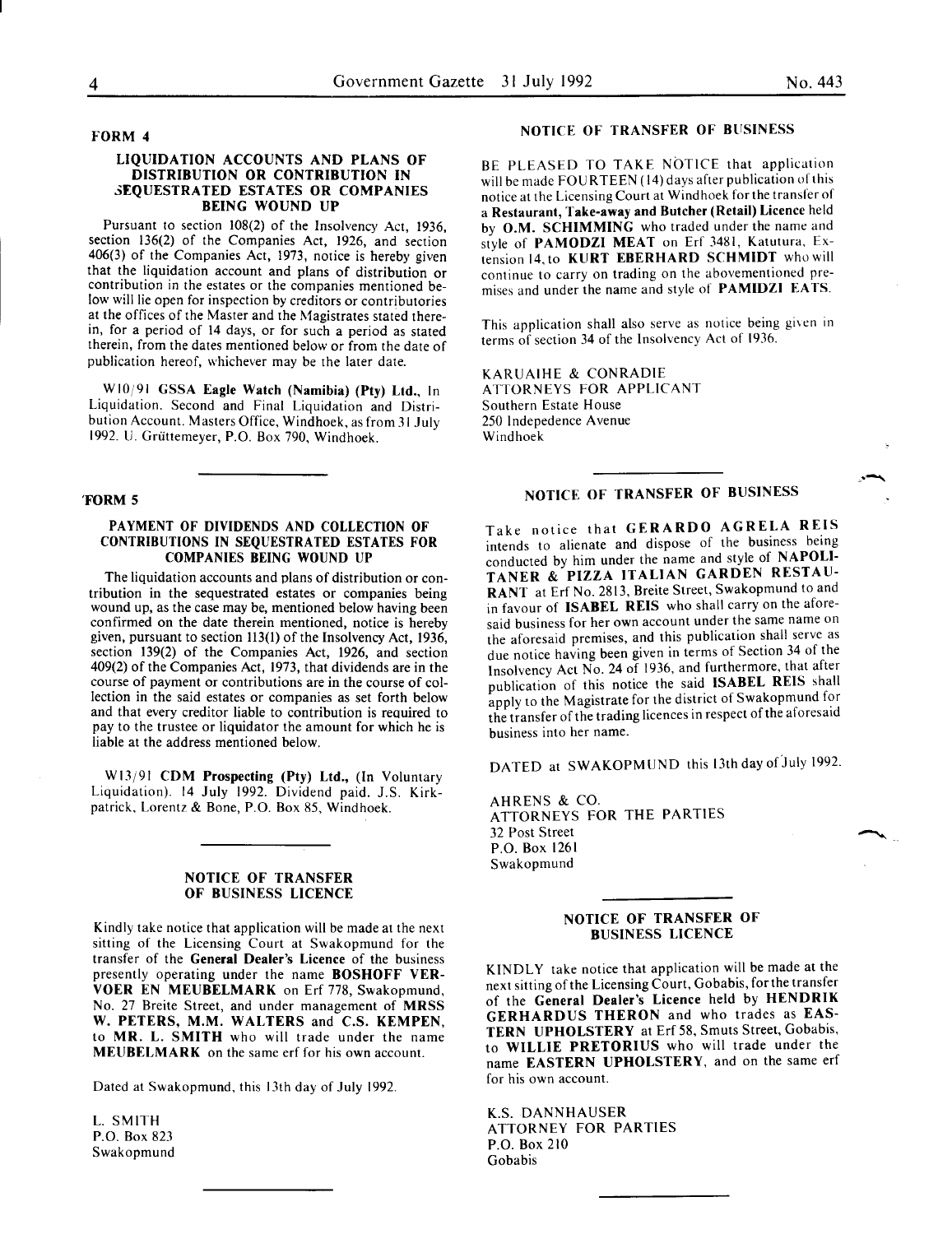#### IN THE HIGH COURT OF NAMIBIA

In the matter between:

| <b>COMMERCIAL BANK OF</b>                            | Plaintiff |
|------------------------------------------------------|-----------|
| <b>NAMIBIA</b>                                       |           |
| and<br><b>HERMANUS GIDEON MAR-</b><br>THINUS VAN ZYL | Defendant |

#### NOTICE OF SALE IN EXECUTION OF IMMOVABLE PROPERTY

In Execution of a Judgement of the above Honourable Court in the abovementioned suit, a sale will be held on Wednesday, the 19th of August 1992, at 11:00, at Erf No. 2852 (Portion of Erf No. 2198), Klein Windhoek Township, Windhoek of the undermentioned immovable property of the Defendant:

| <b>CERTAIN</b>   | Erf No. 2852, (a portion of Erf No.<br>2189) Klein Windhoek Township; |
|------------------|-----------------------------------------------------------------------|
| <b>SITUATED</b>  | In the Municipality of Windhoek<br>Registration Division "K";         |
| <b>MEASURING</b> | 1 261 (One Two Six One) square<br>metres:                             |
| HELD BY          | Deed of Transfer No. T479/1989.                                       |

The property shall be sold by the Deputy Sheriff of Windhoek, subject to the Conditions of Sale that may be mspected at the Offices of the Deputy Sheriff, to the highest bidder on the auction with a reserve price of R299 689,95 (Two Hundred Ninety-nine Thousand Six Hundred Eightnine Rand Ninety-five Cents).

10% of the purchase price to be paid in cash on the date of the sale, the balance to be paid against transfer to be secured by a Bank or Building Society or other acceptable guarantee to be furnished to the Deputy Sheriff within 14 days after the date of sale.

The full Conditions of Sale will be read out by the Deputy Sheriff on the day of the sale, but may be inspected at any time prior to the sale at the offices of the Deputy Sheriff or at the office of the Plaintiff's attorneys.

DATED at WINDHOEK this 18th day of June 1992.

ENGLING, STRITTER & PARTNERS ATTORNEYS FOR PLAINTIFF 5th Floor, COM Centre Bulow Street Windhoek

#### IN THE HIGH COURT OF NAMIBIA

In the matter between:

| <b>COMMERCIAL BANK OF</b>                            | Plaintiff |
|------------------------------------------------------|-----------|
| NAMIBIA                                              |           |
| and<br><b>HERMANUS GIDEON MAR-</b><br>THINUS VAN ZYL | Defendant |

#### NOTICE OF SALE IN EXECUTION OF IMMOVABLE PROPERTY

In Execution of a Judgement of the above Honourable Court in the abovementioned suit, a sale will be held on Wednesday, the 19th of August 1992, at 12:000, at Erf No. 5416, Suiderhof, Windhoek Township, Windhoek of the undermentioned immovable property of the Defendant:

| <b>CERTAIN</b>   | Erf No. 5416, Windhoek Township;                              |
|------------------|---------------------------------------------------------------|
| <b>SITUATED</b>  | In the Municipality of Windhoek<br>Registration Division "K"; |
| <b>MEASURING</b> | 987 (Nine Eight Seven) square<br>metres:                      |
| <b>HELD BY</b>   | Deed of Transfer No. T3142/1988.                              |

The property shall be sold by the Deputy Sheriff of Windhoek, subject to the Conditions of Sale that may be inspected at the Offices of the Deputy Sheriff, to the highest bidder on the auction with a reserve price of  $R177 378,28$ (One Hundred Seventy-seven Thousand Three Hundred Seventy-eight Rand Twenty-eight Cents).

10% of the purchase price to be paid in cash on the date of the sale, the balance to be paid against transfer, to be secured by a Bank or Building Society or other acceptable guarantee to be furmshed to the Deputy Sheriff within 14 days after the date of sale.

The full Conditions of Sale will be read out by the Deputy Sheriff on the day of the sale, but may be inspected at any time prior to the sale at the offices of the Deputy Sheriff or at the office of the Plaintiff's attorneys.

DATED at WINDHOEK this 18th day of June 1992.

ENGLING, STRITTER & PARTNERS ATTORNEYS FOR PLAINTIFF 5th Floor, COM Centre **Bülow Street** Windhoek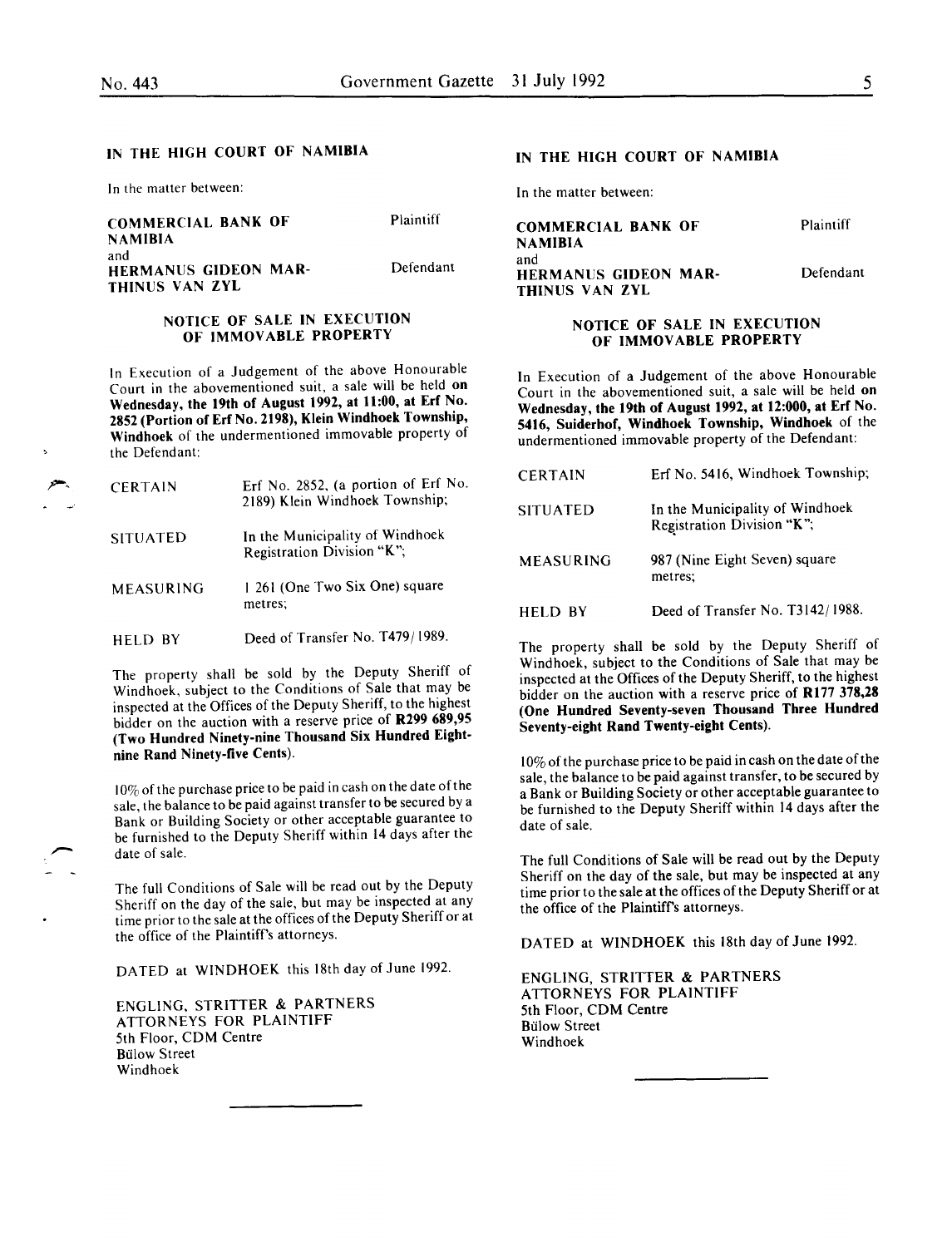#### IN THE MAGISTRATE'S COURT OF OKAHANDJA

| HELD AT OKAHANDJA                  | <b>CASE NO.: 475/91</b> |
|------------------------------------|-------------------------|
| In the matter between:             |                         |
| <b>SWA BUILDING SOCIETY</b><br>and | <b>Plaintiff</b>        |

JOHANNES HEFENI MATHIAS Defendant

## NOTICE OF SALE IN EXECUTION

In execution of a Judgement granted by the above Honourable Court, the following property will be sold by public auction by the Court Messenger for the District of Windhoek on Wednesday, the 12th day of August 1992, at 11:00, at Erf No. 753, Okahandja Township (a Portion of Erf No. 697).

| <b>CERTAIN</b> | Erf No. 753, Okahandja Township<br>(A Portion of Erf No. 697): |
|----------------|----------------------------------------------------------------|
| <b>SITUATE</b> | In the Municipality of Okahandja<br>Registration Division "J"; |

with all improvements thereon.

#### CONDITIONS OF SALE:

- I. The Sale is subject to the provisions of the Magistrate's Court Act No. 32 of 1944 as amended, and the property will be sold "voetstoots" according to the existing title deed.
- 2. One-tenth of the purchase price shall be payable immediately after the Sale in cash, the balance together with interest thereon at 20% against transfer, which transfer shall be given without delay.
- 3. With improvements on the property although no warranty is given in this regard.
- 4. The complete Conditions of Sale will be read out at the time of the sale, and may be inspected beforehand at the offices of the Court Messenger, the SWA Building Society and Plaintiffs attorneys at Windhoek.

FISHER, QUARMBY & PFEIFER ATTORNEY FOR PLAINTIFF 1st Floor SWA Building Society Building Post Street P.O. Box 37 Windhoek

### IN THE HIGH COURT OF NAMIBIA

In the matter between:

| <b>SWA BUILDING SOCIETY</b>                  | Plaintiff |
|----------------------------------------------|-----------|
| and<br>SARA ELIZABETH SYDIE<br><b>LEPPEN</b> | Defendant |

#### NOTICE OF SALE IN EXECUTION

Pursuant to a Judgement of the above Honourable Court granted on the 7th day of February 1992, the following immovable property will be sold without reserve and "voetstoots" by the Deputy Sheriff of the District of Windhoek, on Thursday, the 20th day of August 1992, at 10:00, at Erf No. 1287, (Extension No.5), Wanaheda Township, Windhoek, P.A. de Wet Street.

| <b>CERTAIN</b> | Erf No. 1287, (Extension No. 5,<br>Wanaheda);                 |
|----------------|---------------------------------------------------------------|
| <b>SITUATE</b> | In the Municipality of Windhoek<br>Registration Division "K". |

The "Conditions of Sale-in-Execution" will lie for inspection at the office of the Deputy Sheriff at Windhoek and at the Head Office of Plaintiff at Windhoek and Plaintiff's Attorneys, Fisher, Quarmby and Pfeifer, at the undermentioned address.

DATED at WINDHOEK this 16th day of July 1992.

(Sgd.) E.H. PFEIFER FISHER, QUARMBY & PFEIFER ATTORNEYS FOR PLAINTIFF 108 SWABS Building Post Street Windhoek

#### TRANSFER OF LICENCE

BE PLEASED TO TAKE NOTICE that ELAINE COERTZEN intends to alienate and dispose of the business being conducted by her as a General Dealer under the name and style of RUNDU PHOTO LAB on Uzivi Road 1212, Rundu to and in favour of YVONNE BOTES who shall carry on the aforesaid business for her own account under the name RUNDU PHOTO LAB on the aforesaid premises within a period of not less than 30 (thirty) days after publication of this notice, and this publication shall also serve as due notice having been given according to Section 34 of the Insolvency Act No. 24 of 1936.

W.J. KRIEL & CO. AGENT OF APPLICANT P.O. Box 65 Tsumeb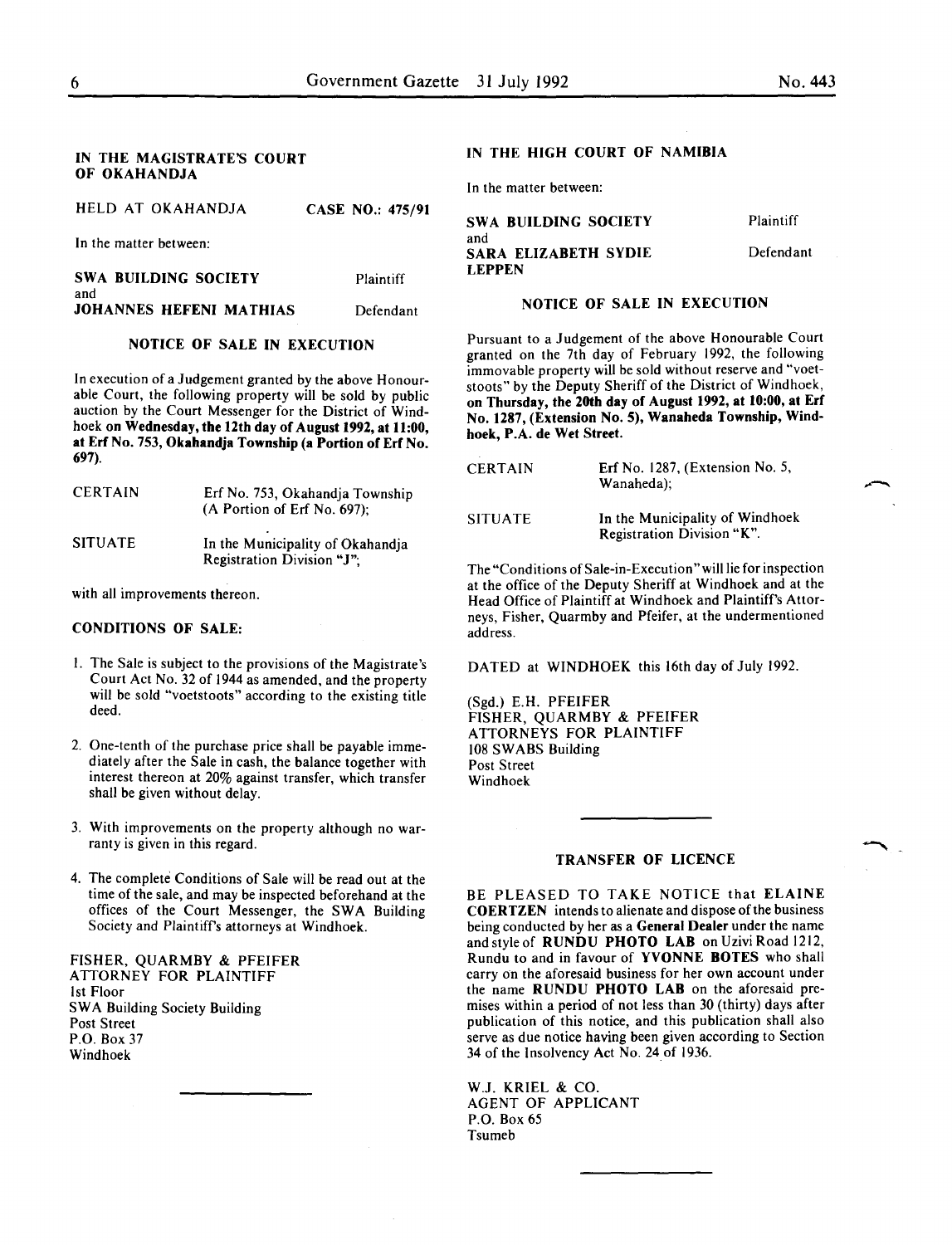#### IN THE MAGISTRATE'S COURT FOR THE DISTRICT OF TSUMEB

HELD AT TSUMEB CASE NO.: 271/91

In the matter between:

#### TSUMEB CORPORATION LIMITED and M. HANGULA Judgement **Creditor** Judgement

Debtor

Notice is hereby given that a Sale in Execution by the Messenger of the Court at the Magistrate's Court Tsumeb, will be held at 10:00 on Tuesday, the 25th August 1992, of the following goods:

I. K.I.C. Tape Deck and 2. Speakers.

..

TERMS: "Voetstoots" and in cash to the highest bidder.

GERTENBACH & COL PLAINTIFF'S ATTORNEY Main Street P.O. Box 259 Tsumeb

#### THE ALIENS ACT, 1937 NOTICE OF INTENTION OF CHANGE OF SURNAME

I, RALF GEORG TOBICH, residing at 3 Mittel Street, Swakopmund and carrying on business as a Consulting Engineer for EMCON (Electrical and Mechanical Consulting Engineers of Namibia), intend applying to the Minister of Home Affairs for authority, under Section 9 of the Aliens Act, 1937, for my minor son SANDOR TOBICH to assume the surname REIS-TOBICH for the reason that my wife and I are married out of community of property with separate identities, regarding ourselves as equal partners in life and marriage; which is endorsed by the Constitution of this country. In order to establish our son's unbiased identity, we therefore wish to have his surname changed from TOBICH to REIS-TOBICH.

Any person who objects to his assumption of the said surname REIS-TOBICH should as soon as may be lodge his/her objection in writing, with a statement of his/her reasons therefor, with the Magistrate of Swakopmund.

(Sgd.) R.G. TOBICH Dated: 20 June 1992.

#### NOTICE

In the Estate of the Late DAVID ELlA KIM NAMUND-JEBO, born 16 December 1930, married in community of property to THERESIA KAPANI NAMUNDJEBO, Identity Number 370912 II 0012, date of death 13 February 1991, of Oshakati, Owambo, Namibia.

Creditors and Debtors in the above estate are required to file their claims and pay their debts to the undersigned within 30 (THIRTY) days as from date of publication of this Notice.

BEHRENS & PFEIFFER ATTORNEYS FOR THE EXECUTORS Schoemanshoek Building cj o Gobabis and Klein Windhoek Roads First Floor, Suite 2 P.O. Box 11275 Windhoek

#### THE ALIENS ACT, 1937 NOTICE OF INTENTION OF CHANGE OF SURNAME

I, PETRINA GABRIEL, residing at Ponhofi Secondary School, P.O. Box 506, Windhoek, and being a student, intend applying to the Minister of Home Affairs for authority under Section 9 of the Aliens Act, 1937, to assume the surname MBOME for the reason that MBOME is the surname I use at school.

I previously bore the names PETRINA GABRIEL.

Any person who objects to my assumption of the said surname of **MBOME** should as soon as may be lodge his/ her objections, in writing, with a statement of his/ her reasons therefor, with the Magistrate of Windhoek.

(Sgd.) P. GABRIEL P.O. Box 2380 Windhoek Dated: 6th July 1992.